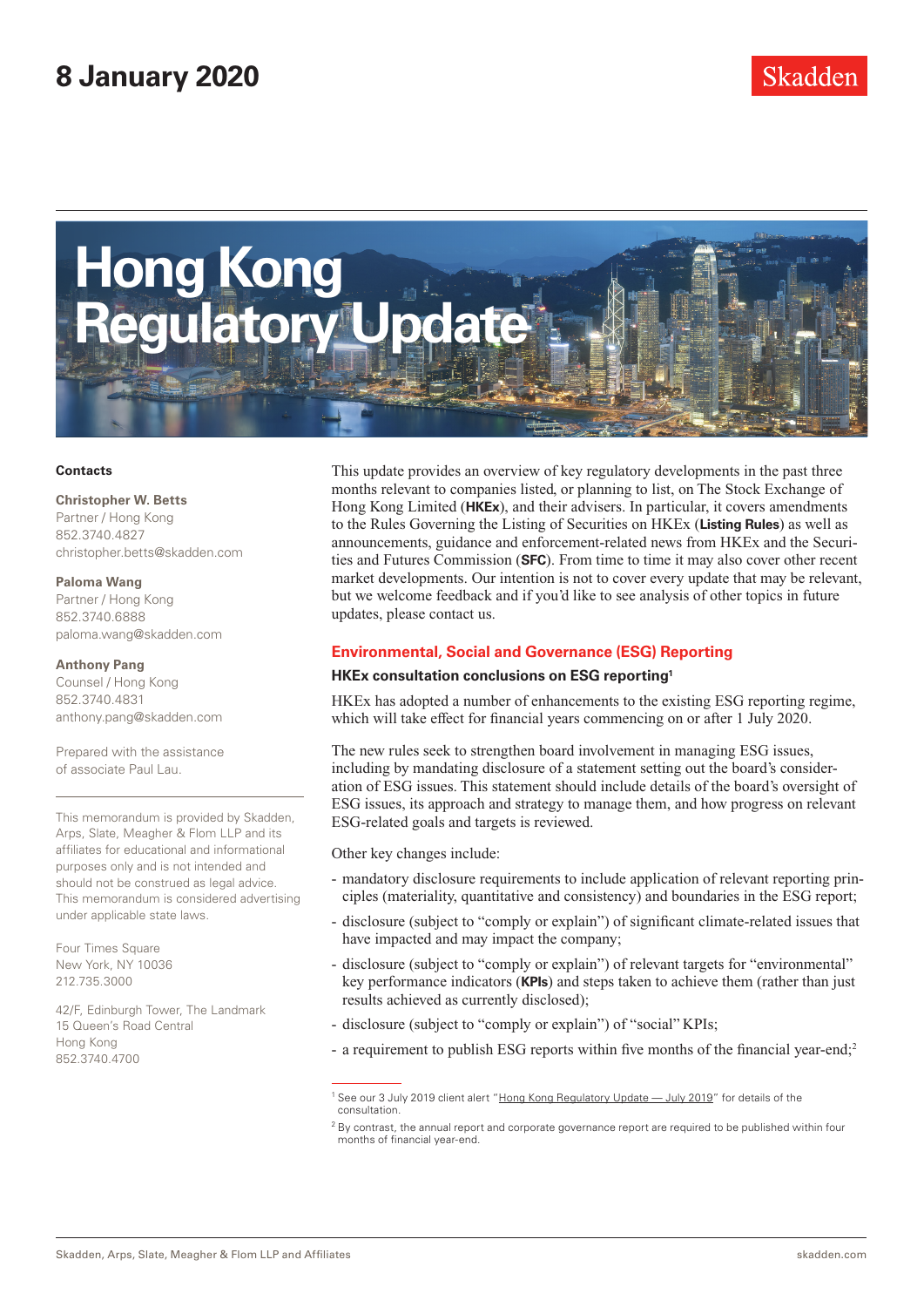- obligation to notify shareholders of the online location of each ESG report and to produce a printed ESG report only in response to shareholders' specific request for one;
- permission for companies to seek independent assurance to strengthen the credibility of their ESG disclosures (and where such independent assurance is obtained, the issuer should describe the level, scope and processes adopted for assurance clearly in the ESG report).

In response to queries raised during the consultation process regarding the scope and application of the revised ESG reporting regime, HKEx has indicated it will update old guidance, provide further training, and publish new guidelines on the ESG reporting procedures.

The SFC has also placed increasing emphasis and developed guidance on ESG reporting, particularly climate-related disclosure as part of its strategy to develop green finance in Hong Kong. The momentum toward enhanced ESG disclosures is a global trend and a reflection of their increasing importance to institutional investors, regulators and other stakeholders. Listed companies should consider making preparations to position themselves to meet these heightened requirements during the course of 2020.

### **HKEx review of 2018 ESG reports**

HKEx recently published its second review of ESG reports, covering 400 ESG reports issued for financial years ended in 2018. HKEx reported the following as key areas with room for improvement in ESG reporting:

- **Materiality:** A lack of detail appeared regarding the existence and thoroughness of materiality assessments of the process of identifying and engaging with key stakeholders, and the criteria for assessing materiality, despite two-thirds of sampled reports disclosing that an assessment had occurred.
- **Board involvement:** Notwithstanding that disclosure of board involvement is not required for financial years beginning before 1 July 2020, HKEx noted that a majority of listed companies provided little or no description of board involvement in assessing and addressing ESG-related risks.
- Preference to comply and reluctance to explain: Among ESG comply-or-explain requirements, only 3% were explained, suggesting that listed companies did not sufficiently consider what is material or were reluctant to explain their determination of immaterial provisions. Moreover, even if a provision is immaterial, a statement of such is still necessary, as an omission or failure to address a comply-or-explain provision is itself technically a breach of the Listing Rules.

- **Poor disclosures regarding laws and regulations:** Not surprisingly, disclosures on compliance with relevant laws and regulations that have a significant impact on listed companies were generally less thoroughly reported than were disclosures about company policies or disclosure of key performance indicators.

The emphasis on materiality and relevance to a listed company's business and operations, and encouragement to use explanations (rather than compliance), are particularly relevant in light of market concerns, expressed in the process of HKEx's 2019 consultation on ESG matters, that the enhanced requirements may be burdensome and overly prescriptive for listed companies.

Mandatory disclosure on materiality (how a company determines material ESG factors) and reporting boundaries (details to identify entities or operations included in an ESG report) are expected to help companies focus their ESG reporting.

More generally, given the greater number of comply-or-explain items in the HKEx ESG reporting guide, listed companies should carefully consider when it is sufficient to explain why certain factors are not material or relevant, rather than to unnecessarily comply with the reporting guide.

## **SFC Reminds Companies To Consider Disclosing Actual Controllers or Beneficial Owners of Counterparties in Corporate Transactions**

The SFC recently released a statement to remind listed companies to ensure that their announcements, statements, circulars and other documents do not include false, incomplete or misleading information about their counterparties in pending corporate transactions.

The statement noted that disclosure of counterparties often was limited to the names of the entities to be used to consummate the transaction without disclosure of the controllers or beneficial owners of the entities, even though the identity of a counterparty appeared to be necessary for the investing public to make an informed assessment of the listed company or its activities, assets and liabilities, or financial position.

This expectation expands on the recent extension of the requirement to disclose the identities, ultimate beneficial owner(s) and a description of the principal business activities of the parties to a connected transaction in circulars and all connected transaction announcements.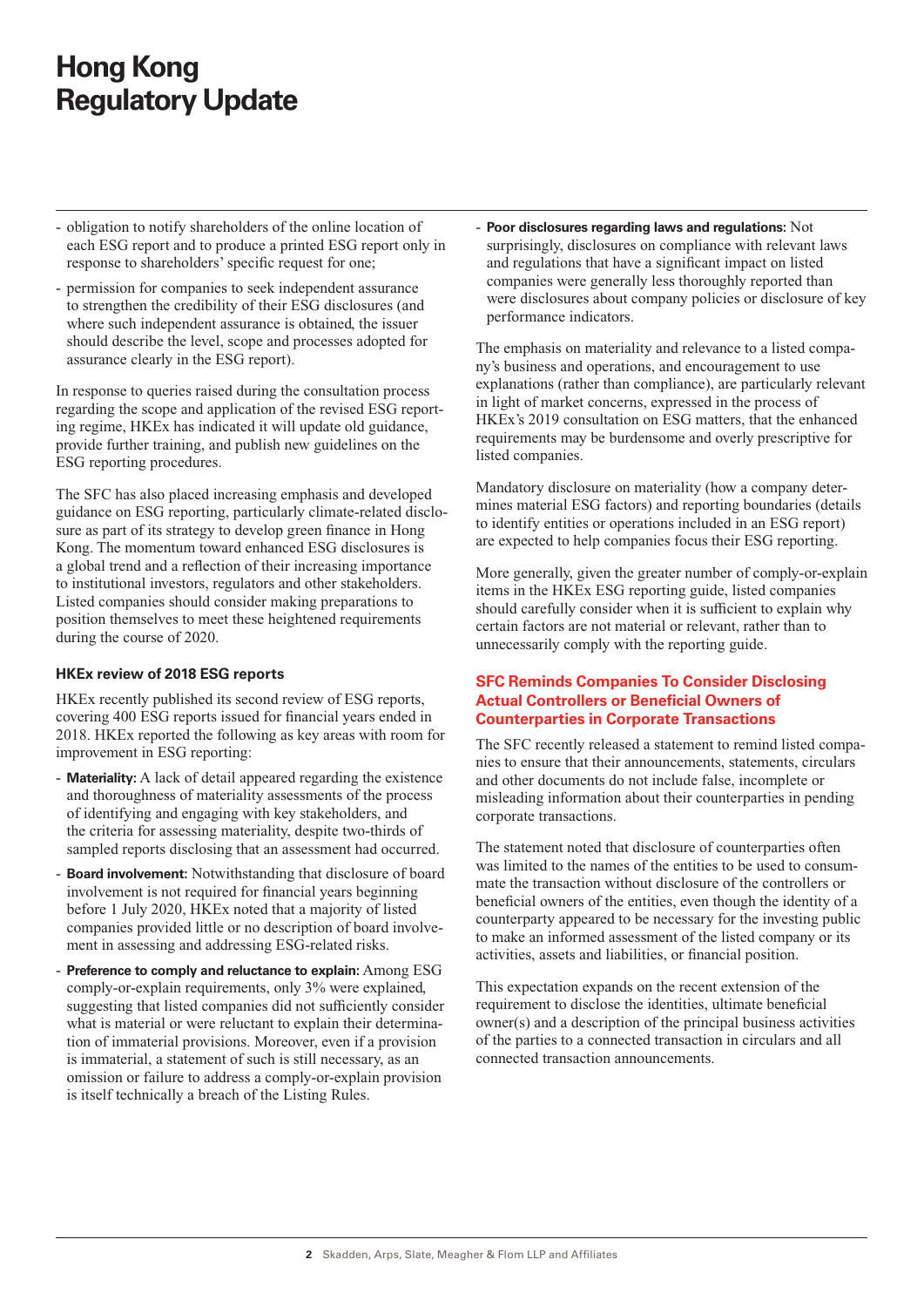Some examples of circumstances where the SFC noted that the identities of the actual controllers or beneficial owners of a counterparty to a transaction may be required include:

- in acquisitions, disposals, capital injections, and formation of joint ventures where details of the counterparties illustrate or clarify the background, experience, resources or strategy of the parties with whom the listed company is entering into a long-term business arrangement;
- in acquisitions, disposals, capital injections, and formation of joint ventures where the controller or beneficial owner is a prominent business or political figure or entity, or a person who has close business dealings with the listed company, its controlling shareholder or management;
- in lending of a material loan amount (or series of related loans) where the borrower is a privately held entity not generally known to the market, and the counterparty's background and financial standing are necessary for an assessment of the listed company's activities;
- in issuance of shares, convertible bonds and options where the Listing Rules require disclosure of the names of the allottees if there are fewer than six allottees;
- in grants of stock options where generic descriptions of grantees (such as "eligible participants") are unsatisfactory (given the incredibly broad definition of such terms).

## **HKEx Enhances Guidance for Overseas Companies Seeking To List in Hong Kong**

In addition to the four "Recognised Jurisdictions" (namely, the People's Republic of China, Hong Kong, Bermuda and Cayman Islands), HKEx currently accepts listings from entities incorporated in 27 "Acceptable Jurisdictions" under the Joint Policy Statement Regarding the Listing of Overseas Companies (**JPS**) issued by the SFC and HKEx.

HKEx has now issued a standardised template for new jurisdictions to demonstrate they meet key shareholder protection standards for recognition as an Acceptable Jurisdiction under the JPS. The Hong Kong Securities Clearing Company Limited (**HKSCC**) also issued guidance to introduce overseas applicants to its Central Clearing and Settlement System (**CCASS**).

For U.S. "domestic issuers" listing securities in Hong Kong under safe harbour exemptions for offshore transactions, HKEx introduced technical alternative procedures to enable securities traded in Hong Kong to satisfy Regulation S Category 3 requirements.

As HKEx completes its current review of the regime for listing of overseas entities, further changes are expected in this area.

## **HKEx Consults on Updating Listing Regime for Debt Issues to Professional Investors Only**

The HKEx is now consulting on changes to Chapter 37 of the Listing Rules, which provides for listing of debt securities and is limited to professional investors only. The limitation to professional investors drives the general 'light-touch approach' adopted to provide an expedient and streamlined listing process for debt securities. As a result, no prescribed disclosure requirements exist and HKEx vetting examines only fulfilment of eligibility requirements and inclusion of the prescribed disclaimer and warnings. This overall approach remains unchanged.

Key proposals being consulted include:

- raising the existing issuer's minimum net assets requirement from HK\$100 million to HK\$1 billion and introducing a minimum issuance size of HK\$100 million (as proxy indicators) to enhance the quality of listed debts;
- requiring issuers to state explicitly in the listing document that the intended investor market in Hong Kong includes only professional investors and requiring publication of the listing documents on the HKEx website on the listing date to increase transparency and indirectly tackle off-exchange secondary sales of debt to non-professional investors;
- while avoiding prescriptive disclosure requirements, HKEx will issue guidance on what it considers "appropriate disclosure" on various special features and on other disclosure-related matters;
- codifying a general waiver that for the purposes of Chapter 37 of the Listing Rules, "professional investors" includes highnet-worth corporate entities and individuals (prescribed under section 397 of the Securities and Futures Ordinance); and
- expressly extending certain continuing obligations to guarantors in addition to the issuer of the debt securities.

The deadline for responding to the consultation paper is 7 February 2020.

## **Enforcement Matters**

#### **HKEx intervenes after Yashili failed to announce and seek shareholder approval of connected transactions**

A listed company is expected to monitor any transactions entered into by it and its subsidiaries to ensure compliance with the Listing Rule requirements to announce and secure shareholder approval of such transactions where necessary. This is especially the case for connected transactions, which trigger an announcement obligation at a much lower threshold.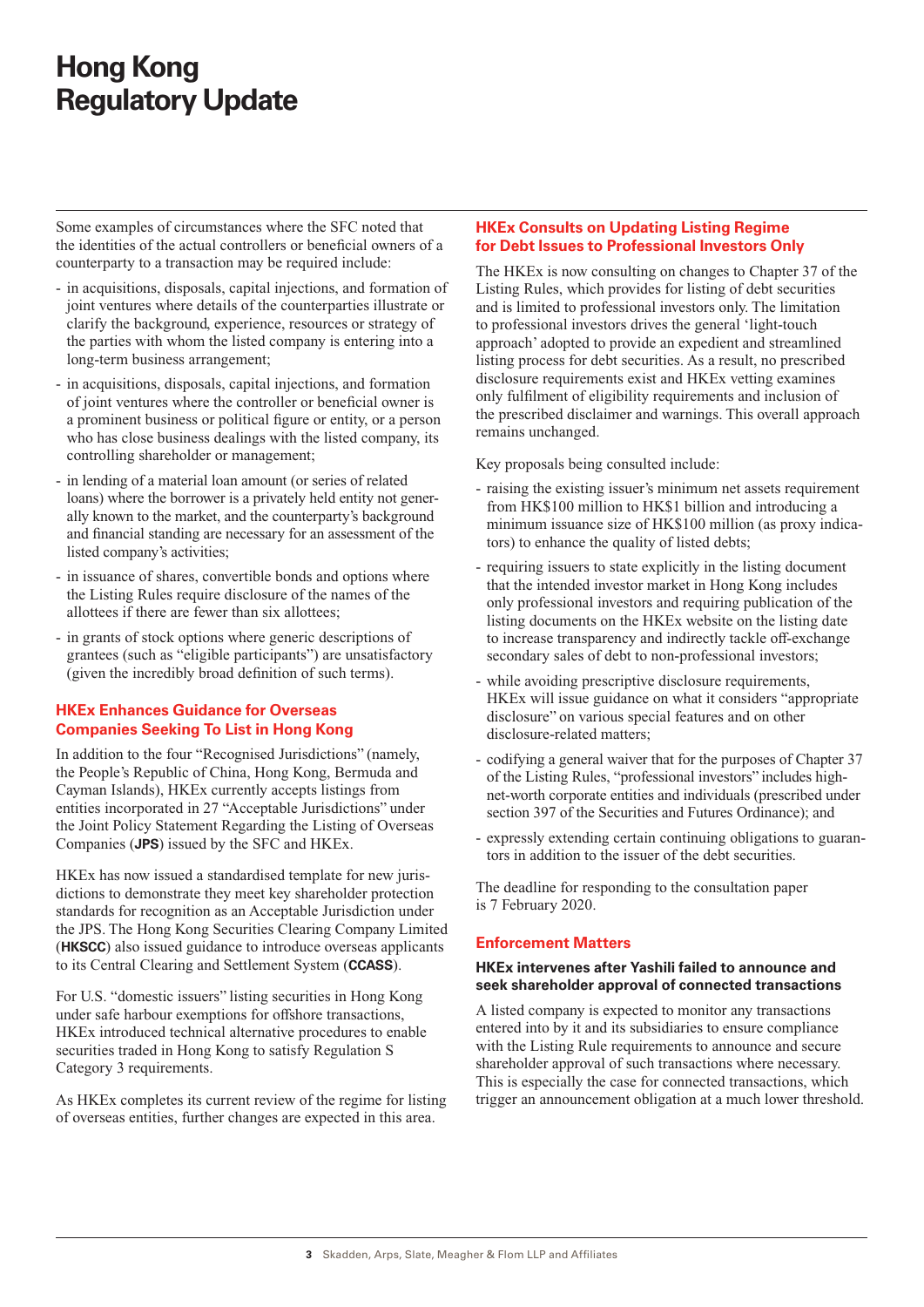Spotlighting these expectations, HKEx criticised Yashili International Holdings Limited (**Yashili**) for failing to secure proper approval, particularly after Yashili had already received caution letters from HKEx in 2014 and 2017 regarding its late announcement of connected transactions. More specifically, HKEx found that Yashili failed to comply with the similar connected transaction requirements in Chapter 14A of the Listing Rules in seven connected transactions conducted in the first nine months in 2017.

During the course of preparing interim and annual results for financial year 2017, Yashili discovered further non-compliance and issued announcements of four connected transactions (six to eight months late), having failed to seek independent shareholder approval for a continuing connected transaction that should have been aggregated with another three prior connected transactions.

HKEx noted a number of internal control deficiencies, including:

- failure to maintain a list of connected persons to Yashili for the responsible personnel's reference, by which connected transactions could be identified and escalated to its board of directors for Listing Rule compliance consideration;
- a lack of systems to equip staff charged with reporting responsibility with relevant knowledge on Listing Rule compliance; and
- an absence of training on compliance with the connected transaction requirements.

In addition to the public censure, Yashili was required to retain an independent professional advisor to conduct an internal controls report and make recommendations in such report to HKEx. Additionally, relevant directors were required to attend 24 hours of training, with a further 4 hours of training for key reporting staff.

## **HKEx censures Artini for delayed publication of annual results and annual report**

HKEx censured Artini Holdings Limited (**Artini**) for its delay in the publication of its annual results and annual report for the year ended 31 March 2017. The delay stemmed from material deficiencies in its internal controls, including a failure to maintain adequate supporting documents or records of its revenue or expenditures in certain businesses, which an independent internal control consultant found to be of high- to medium-risk.

HKEX found the lack of or limited supporting information and documents prevented Artini's auditors from carrying out satisfactory audit procedures, resulting in both a disclaimer of opinion on Artini's annual results and annual report for the year ended 31 March 2017 and a delay in the publication of the same.

Artini commissioned an internal control review following discovery of the deficiencies and implemented measures to improve its internal control systems and financial reporting procedures.

### **SFC seeks compensation and disqualification of Perfect Optronics' directors in relation to financial performance guarantee**

The SFC has sought disqualification and compensation orders against various Perfect Optronics Limited (**Perfect Optronics**) directors in relation to a financial performance guarantee.

The underlying transaction involved the sale to Perfect Optronics of a group of companies in April 2015 by Mr. Cheng Wai Tak, the chairman and executive director of Perfect Optronics. Mr. Cheng had guaranteed that if the group of companies failed to meet a minimum profit for the two years ended 31 December 2016, he would compensate a sum equivalent to 9.513 times the shortfall in the guaranteed minimum profit.

However, on 22 December 2016, just nine days before the expiry of the minimum profit guarantee period, Perfect Optronics sold part of the group of companies. This boosted the group of companies' profits by HK\$26.5 million and reduced the compensation payable by Mr. Cheng under the guarantee by HK\$251.9 million.

The SFC therefore alleged that despite Mr. Cheng's apparent material interest, he failed to excuse himself from negotiations, to properly disclose his interest to other directors or to abstain from voting on the proposal. Additionally the SFC sought disqualification against and compensation by other directors for their failure to properly investigate the transaction and/ or evaluate the pros and cons of postponing the transaction to after 31 December 2016.

## **Former staff of Hong Kong Television Network Limited jailed for insider dealing**

Mr. Ken Yiu Ka Lun, a former senior regulatory affairs manager of Hong Kong Television Network Limited (**HKTV**), was convicted of insider dealing in HKTV shares after pleading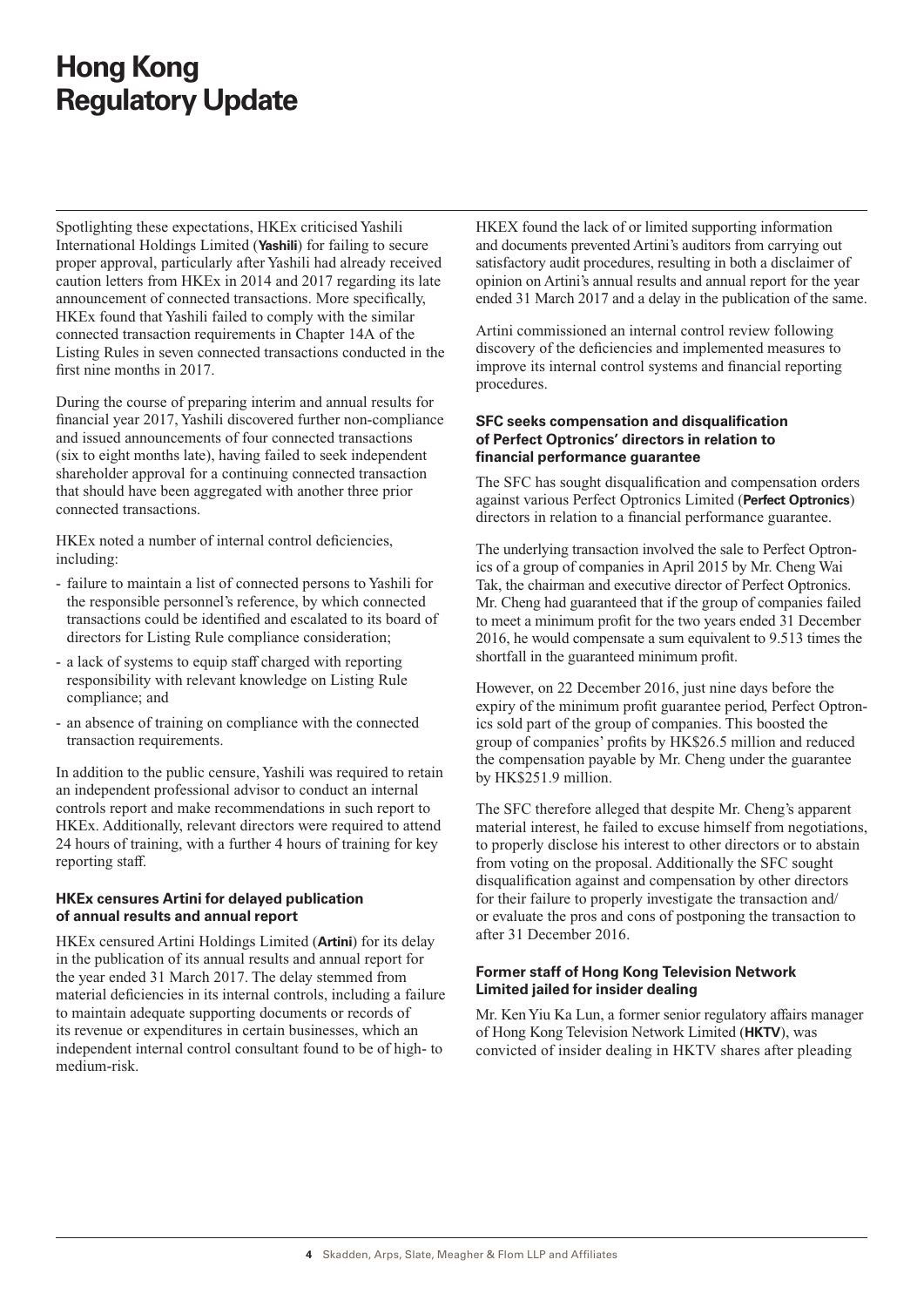guilty. Mr. Yiu was sentenced to two and a half months of imprisonment and ordered to pay a fine and the SFC's investigation costs.

The SFC alleged that between 19 and 20 December 2013, Mr. Yiu purchased 101,000 HKTV shares while he was involved in HKTV's acquisition of a mobile television licence in his capacity as senior regulatory affairs manager. After disposing of his shares on 20 December 2013 after the acquisition was announced, Mr. Yiu was alleged to have made a profit of HK\$163,810.

## **SFC commences MMT proceedings against China Medical & Healthcare and its senior management for alleged late disclosure of inside information**

The SFC has initiated proceedings before the Market Misconduct Tribunal (**MMT**) against China Medical & Healthcare Group Limited (formerly known as COL Capital Limited (**COL**)) and COL's directors for failure to disclose information in relation to its significant gains in securities trading in 2014.

First, the SFC alleged that COL's directors had learned by April 2014 that COL's profit for March 2014 came to HK\$360 million, bringing COL's profit for the nine months ended 31 March 2014 to around HK\$894 million (a significant uptake compared to a loss of around HK\$33 million for the same period in 2013). However, this inside information was not disclosed until a profit alert for the year ended 30 June 2014 was issued in September 2014.

Second, the SFC noted that the gains were primarily attributable to COL's March 2014 investment in the shares of ChinaVision Media Group Limited, now known as Alibaba Pictures Group Limited. However, this inside information was again not disclosed until the September 2014 profit alert.

## **The SFC obtains court orders against former chairman and directors of Minth Group Limited**

The SFC expects listed companies to carefully evaluate acquisitions, ensuring they are truly arm's-length transactions, and to fully disclose directors' conflicts of interest.

The agency enforced this expectation when a wholly-owned subsidiary of Minth Group Limited (**Minth**) disclosed its acquisition of two companies in 2008 purportedly from independent third parties. The two sellers were in fact the nephew and niece of Mr. Chin Jong Hwa, who then served as the chairman and executive director of Minth and had significant control over the two companies acquired through his relatives.

Mr. Chin admitted he had failed to negotiate for the lowest possible price, to fully disclose his conflict of interest to Minth's board or shareholders, and to prevent Minth from making false and/or misleading representations and material non-disclosures to the SFC, to HKEx and in public announcements. Three other executive directors also admitted their failure to make inquiries that would have revealed Mr. Chin's conflict of interest.

The SFC has obtained a compensation order against Mr. Chin, ordering him to pay a sum of RMB 20.3 million in compensation. In addition Mr. Chin and three former executive directors were disqualified from being directors or involved in management of any companies for periods of three to six years.

## **HKEx criticizes Ding He Mining and its directors for failure to cooperate with investigation**

HKEx has taken the rare step of publicly stating that it considers the retention of office by three directors of Ding He Mining Holdings Limited (**Ding He Mining**) to be prejudicial to the interests of investors, in addition to censuring Ding He Mining and the three directors for their failure to cooperate with HKEx investigations.

Trading of Ding He Mining's shares had been suspended since April 2018, and HKEx placed the company in the delisting process beginning in May 2018 due to a failure to maintain sufficient operations or assets. The second delisting stage commenced in November 2018, shortly before the Listing Department of HKEx sought information from the three directors as part of its ongoing investigation in January 2019. HKEx sent three subsequent reminder letters before moving the company to the third delisting stage in June 2019.

Although Ding He Mining's receipt of the letters and its board's awareness of the ongoing investigations were both confirmed, neither Ding He Mining nor the three directors provided a submission or applied for a time extension to provide a submission. The HKEx concluded that the failure to cooperate was willful and serious, and warranted a statement under Rule 2A.09(7) that in its opinion, the retention of office by the three directors is prejudicial to the interests of investors.

Shortly before its third delisting stage expired on 19 December 2019, Ding He Mining was ordered by the Hong Kong court of first instance to be wound-up and placed under control of a provisional liquidator.